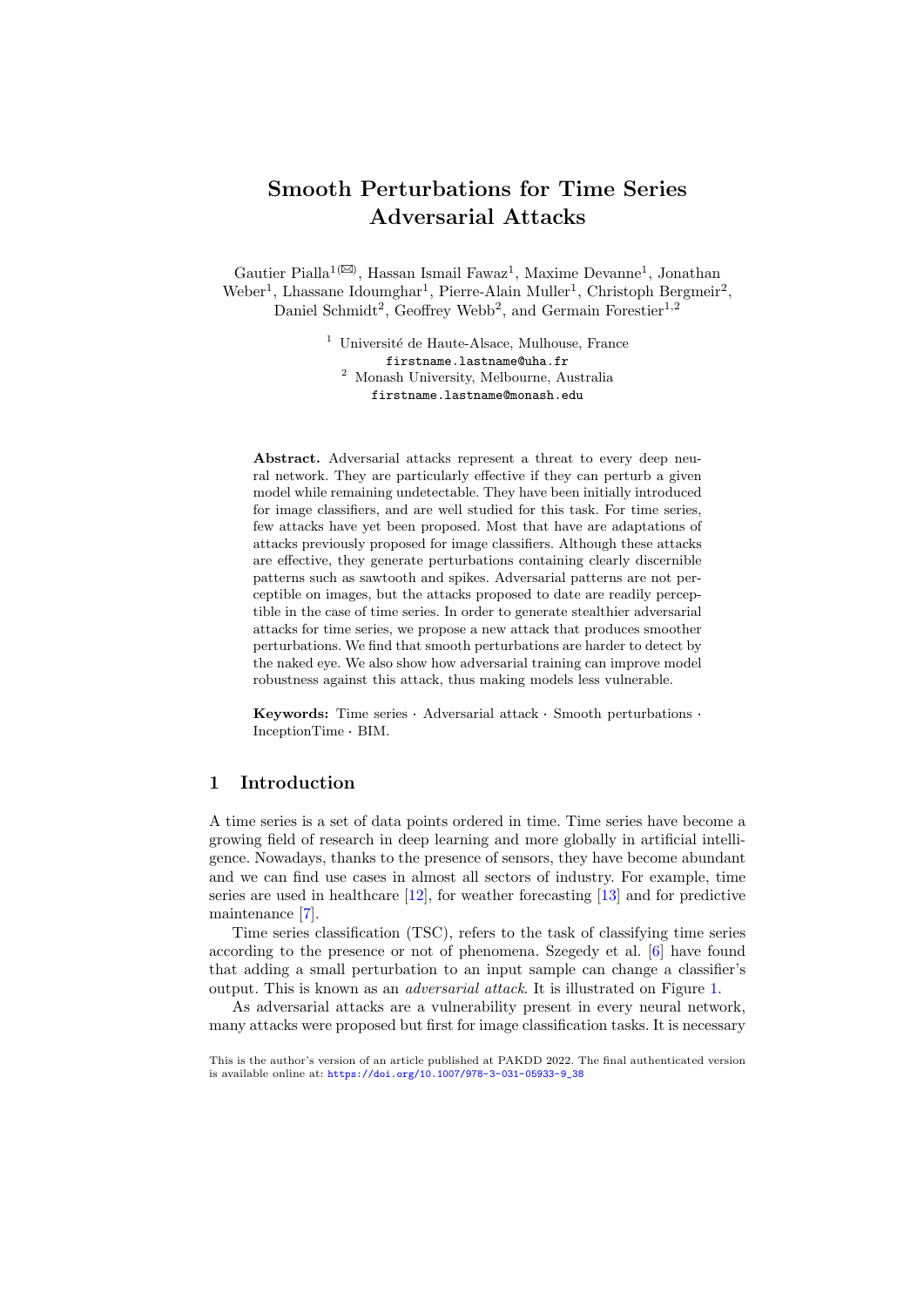<span id="page-1-0"></span>

Fig. 1: Scheme of adversarial atta[ck](#page-11-2). Time series from the BME dataset, perturbation generated with SGM, not represented at scale.

to study them in order to assess the robustness of the models, and to prevent them on critical systems. For example, Eykolt et al. [5] showed an application on real-world road sign classification, which is an obvious threat for autonomous vehicles.

Fawaz et al. [9] introduced and adapted some of them for time series classification. The main difference between adversarial attacks on images and time series lies in the visualization and the interpretation of the data. When sightly changing the value of [on](#page-11-3)e or few pixels, an image will always look the same and [h](#page-10-0)ave the same appearance. Theses changes only affect how the neural network will process the data, but not how we, humans, perceive the image. For images, the human classifier is a competitive benchmark, often used as gold standard. For TSC it is not, because time series data are more complex to analyze.

The attacks introduced by Fawaz et al. [9] are effective to perturb time series of the UCR Archive [3]. But when we look at their visual appearance, it is sometimes easy to distinguish the disturbed series from the original ones. Indeed, theses perturbed samples often contain patterns like spikes of a sawtooth. Because the presence of such elements can easily be spotted, they can warn about the presence of an attack.

In this paper, we will introduced a novel adversarial attack based on a gradient method. We will show that it outperforms BIM's performance over most of the UCR archive datasets. But unfortunately this method generates perturbations that also contain spike and sawtooth patterns. We will then explain how we reduced these patterns, by enforcing a smoothness condition. Finally, we will show how adversarial training is a good way to improve a time series classifier's robustness against smoothed perturbations.

Our main contributions are:

- A novel adversarial attack for time series classifiers that outperforms BIM
- An altered version of the first attack, that produces smooth perturbations
- A benchmark of our two methods along with BIM over the UCR archive
- We showed how smoothed perturbations are harder to be detected
- We showed that adversarial training is a good counter measure against smooth attacks

## 2 Related Work

Given a neural network trained on an image classification task, such as ImageNet, Szegedy et al. [20] showed that it is possible to change the model output by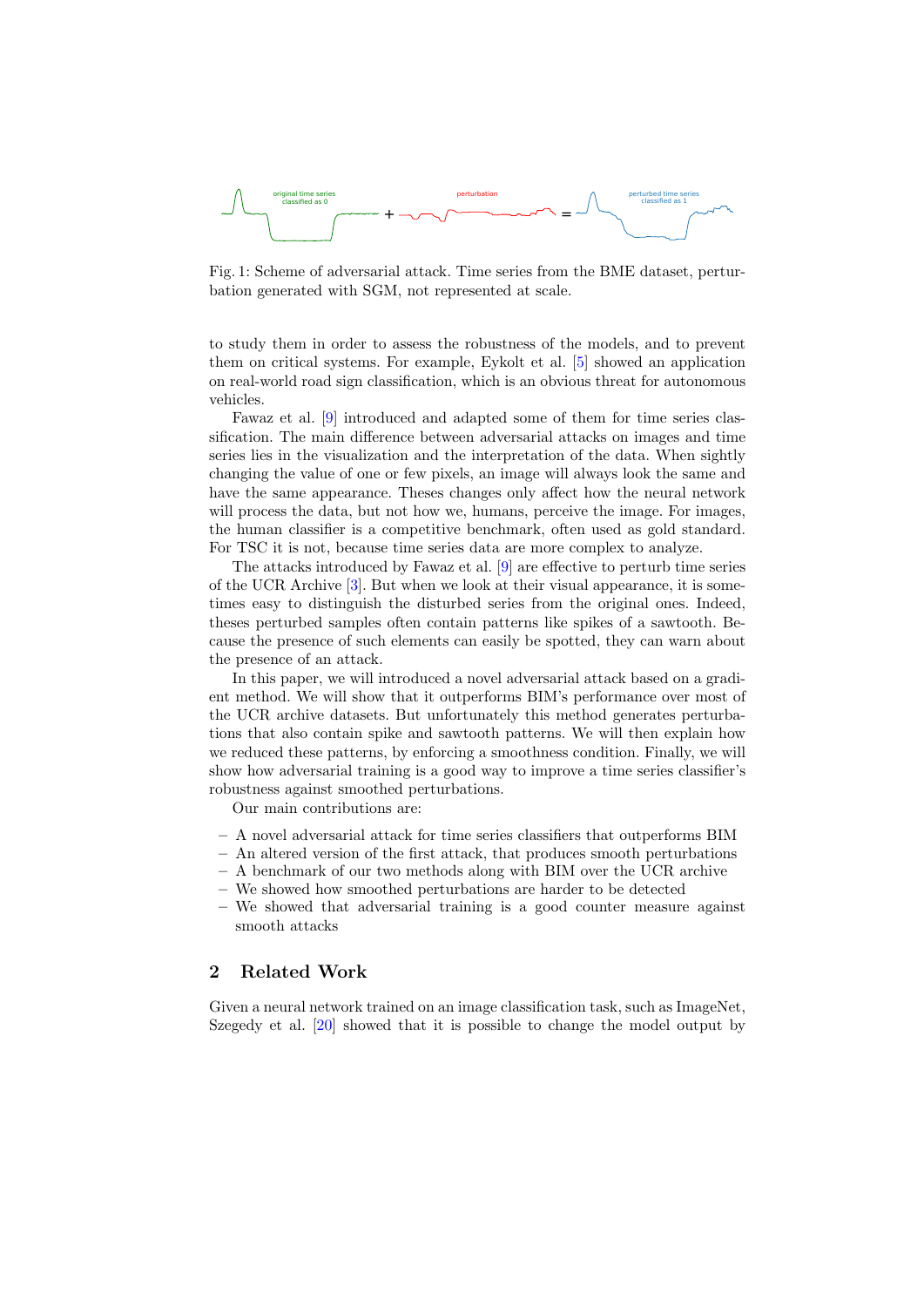adding low magni[tud](#page-11-4)e noise, small enough to be imperceptible to the human eye. It was also shown that this vulnerability is present regardless of the number of layers[, a](#page-10-1)ctivation fun[ctio](#page-11-5)ns or training data and thus affects all deep neural networks.

Goodfel[low](#page-11-6) et al. [6] proposed a single step attack called Fast Gradient Sign Method (FGSM). Then, Kurakrin et al. [14] presented the Basic Iterative Method (BIM), an iterative version of FGSM. Inspired by them, many similar attacks were pro[pose](#page-11-7)d, like M-IGSM [4] or vr[-IG](#page-11-8)[SM](#page-11-9) [21].

Other approaches where studied, like adding black and white strips on stop [sign](#page-11-10)s [5] or stickers on objects [15]. These real life attacks raised the issue of security threat for sensitive applications like autonomous vehicles. Along with new attacks, multiple defensive strategies have also emerged, including leveraging denoisers [16], randomization [23] and adversarial traini[ng](#page-11-3) [22,11].

Adversarial training trains a model using both normal and perturbed samples. Rathore et al. [18] shows how adversarial training can help a model to become more robust.

Most of the work on adversarial attack[s wa](#page-11-11)s first done on image classification, as it is a trending topic in deep learning. It is only later that Fawaz et al. [9] introduced adversarial attacks for time series classification.

It is sometimes quite straightforward to adapt adversarial attacks from images to times series. However, some attacks that work well on images can't be used, or are ineffective on time series. For example Su et al. [19] describes attacks where on[ly](#page-11-12) [on](#page-10-2)e pixel of an image is affected. An equivalent perturbation for time series would modify the value of only a single data point. But such modifications would be very [no](#page-11-13)ticeable as it takes extreme values to sufficiently perturb a sample based solely on a single data point.

Adversarial attacks can be categorized into black and white-box strategies. Black-box attacks, like presented in [17,1], don't [us](#page-10-3)e any knowledge of the architecture, the parameters or the weights of the model. They have also no access of the datasets used for the training. Huan et al. [8] showed that even in these conditions, many current models are still at risk. In contrast, white-box attacks may use any of those elements to perform the attack. Some attacks have both black-box and white-box variants, like the Carlini & Wagner method [2]. In this paper we will focus exclusively on white-box attacks.

## 3 Background Material

#### 3.1 Mathematical Description

In this paper, we only use univariate time series. We can describe each time series as a vector **x** such as  $\mathbf{x} \in \mathbb{R}^T$ ,  $\mathbf{x} = [x_1, ..., x_T]$  with T denoting its length.

Given a time series classifier  $f$  and a time series  $x$ , the aim of an adversarial attack is to perturb the classifier by adding a small variation  $\bf{r}$  to a time series  $\bf{x}$ . will be referred as noise or perturbation. We call the perturbed time series  $\mathbf{x}^{adv} =$  $x+r$  an *adversarial sample*. The attack is successful if the class predicted for the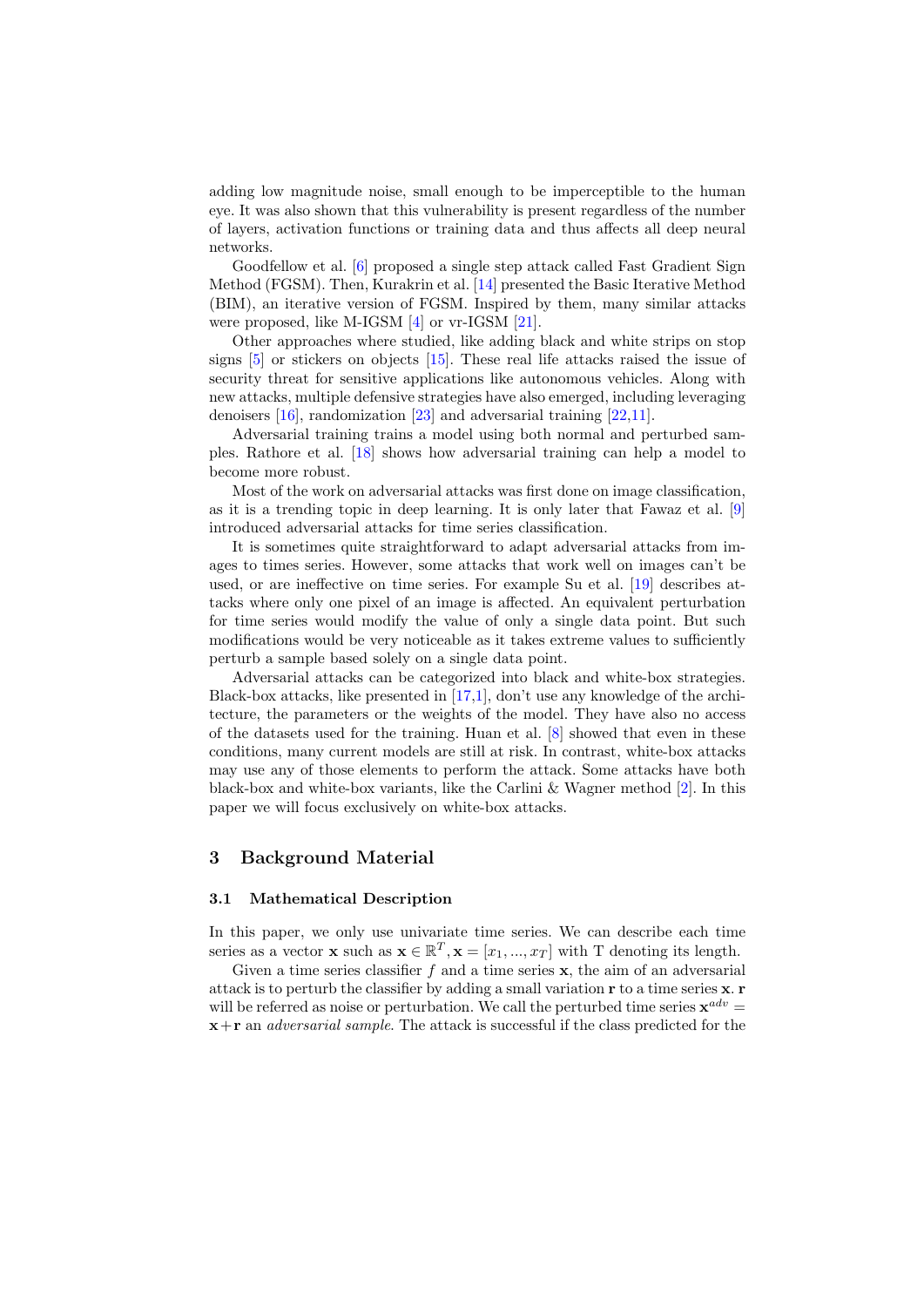original time series is different from the class predicted for the adversarial sample,  $\arg \max f(\mathbf{x}) \neq \arg \max f(\mathbf{x}^{adv})$ . The [add](#page-11-4)ed noise **r** must be imperceptible by design, thus we need that **x** and  $\mathbf{x}^{adv}$  remain close to each other.

#### 3.2 Basic Iterative Method

In order to improve the success rate of FGSM, Kurakin et al. [14] developed BIM. At each iteration N, the gradient is computed and then added to the input, in the same way as for FGSM. Instead of minimizing the loss function, the aim is to maximize it by taking a step in the direction of the gradient. At each iteration, the values are clipped using an  $\epsilon$  parameter. This ensures that each value of  $\mathbf{x}^{adv}$ will stay close to  $x$  within a  $\epsilon$ -neighbourhood.

$$
\mathbf{x}_{0}^{adv} = \mathbf{x}
$$
  
\n
$$
\mathbf{x}_{N+1}^{adv} = \text{Clip}_{\mathbf{x}, \epsilon} \left\{ \mathbf{x}_{N}^{adv} + \alpha \text{ sign}(\Delta_{\mathbf{x}} J(\Theta, \mathbf{x}_{N}^{adv}, y_{true})) \right\}
$$
 (1)

 $y_{true}$  denotes the label of the time series **x**. If we don't know  $y_{true}$ , as in a real attack scenario, we replace it by  $f(\mathbf{x})$ . The noise clipping is done for  $\mathbf{r} = \mathbf{x}^{adv} - \mathbf{x}$ as follow:

$$
\forall r_i \in \mathbf{r}, r_i = \begin{cases} \epsilon, & \text{if } r_i > \epsilon \\ -\epsilon, & \text{if } r_i < -\epsilon \end{cases}
$$

By adding iterations, BIM becomes more effective than FGSM to perturb time series. But BIM requires clipping in order to control the amount of the noise. This method had two main disadvantages. First, clipping the noise in such way often produce sawtooth shapes between  $-\epsilon$  and  $+\epsilon$  as we can see on Figure 5. This particular pattern can easily be detected when added to a smooth time series and is therefore to be avoided.

With BIM, in order to obtain a stealthier noise, we need to reduce to value of  $\epsilon$ . By doing this, the saw-tooth shapes will be harder to be noticeable, but this will result in a lower attack success rate. This trade-off prevents the perturbation that are both hard to detect and have a high attack success rate.

## 4 Proposed Methods

#### 4.1 Gradient Method (GM)

In order to correct the flaws of BIM, we need to design a method that, given a model, can perturb a time series while optimizing the quantity of noise according to the L2 norm.

Ensuring  $f(\mathbf{x}) \neq f(\mathbf{x}')$  can be written as a maximization problem of the KL-divergence between the two probability distributions, as follows:

$$
\max D_{KL}(f(\mathbf{x}), f(\mathbf{x}')) \equiv \sum^{c} f(\mathbf{x}) \log \frac{f(\mathbf{x})}{f(\mathbf{x}')},
$$
\n(2)

with c denoting the classes in the dataset.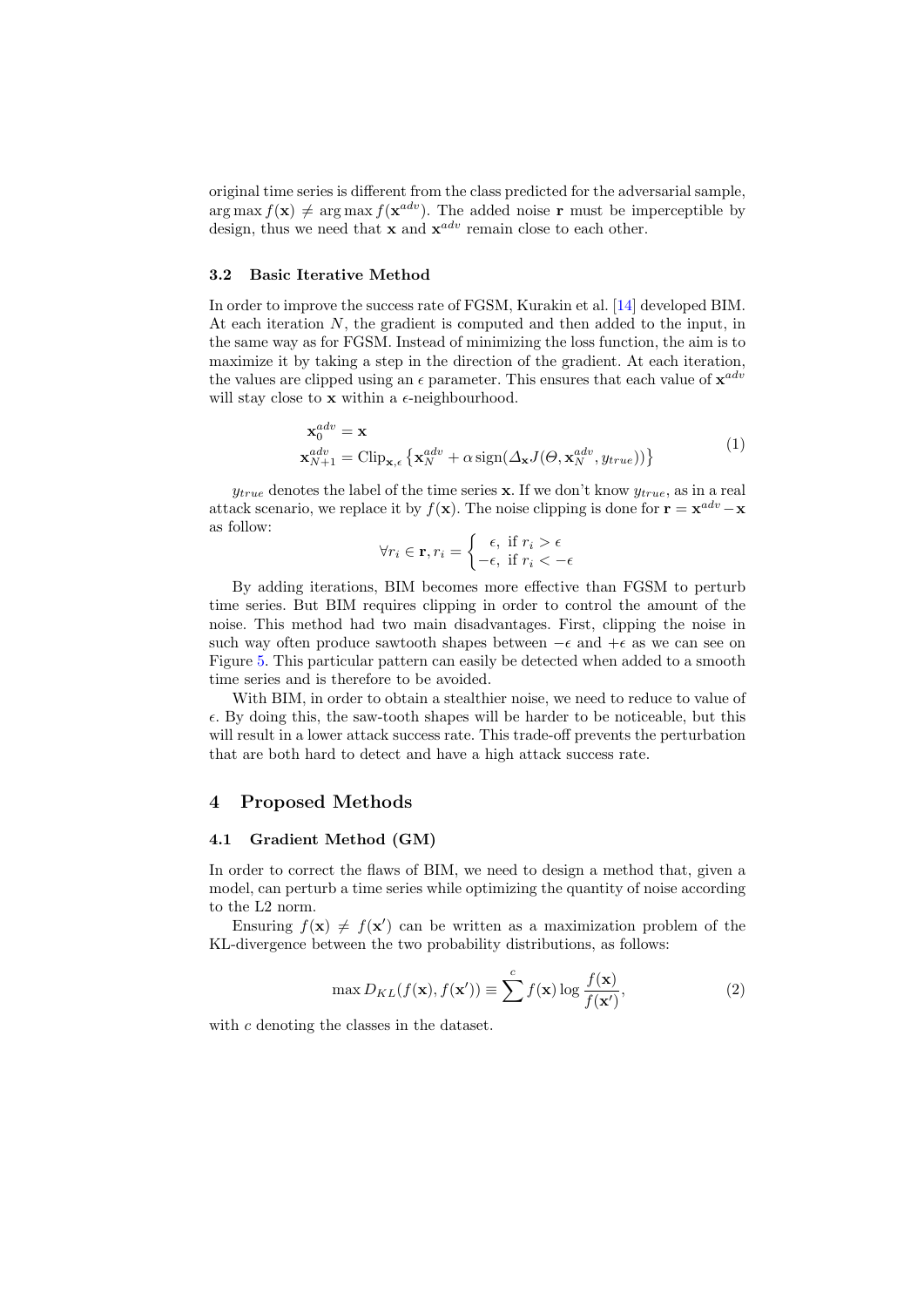Generating an adversarial example can then be written as follows where the primary addition is the term  $\left(-\|\mathbf{x} - \mathbf{x}'\|_2\right)$  to be maximized:

$$
\max\left\{\mu D_{KL}(f(\mathbf{x}), f(\mathbf{x}')) - \|\mathbf{x} - \mathbf{x}'\|_2\right\},\tag{3}
$$

with  $\mu$  denoting a hyper-parameter to control the penalty of miss-classification. Let us consider the generated time series  $\mathbf{x}' = \mathbf{x} + \mathbf{r}$ . Then the maximization

problem is equivalent to the following minimization problem:

$$
\min\left\{-\mu D_{KL}(f(\mathbf{x}), f(\mathbf{x} + \mathbf{r})) + \|\mathbf{r}\|_{2}\right\} \tag{4}
$$

We can add an hyper-parameter  $\alpha$  in order to control the regularization of  $\|\mathbf{r}\|$ . Finally, we have:

$$
\mathbf{x}^{adv} = \min \left\{ -\mu D_{KL}(f(\mathbf{x}), f(\mathbf{x} + \mathbf{r})) + \alpha ||\mathbf{r}||_2 \right\}
$$
(5)

#### 4.2 Smooth Gradient Method (SGM)

The previous method manages to generate adversarial samples while optimizing the L2 norm of r. But it does not prevent the appearance of sawtooth. In order to obtain smoother perturbations, we need to ensure a smoothness condition on r. This can be done by adding a fused lasso term to the minimization. The equation can now be written as:

$$
\min\{-\mu D_{KL}(f(\mathbf{x}), f(\mathbf{x} + \mathbf{r})) + \alpha \|\mathbf{r}\|_2 + \lambda \sum_{i=1}^{T-1} \|r_i - r_{i+1}\|_1\}
$$
(6)

In equation 6,  $\|\cdot\|_1$  denotes the L1 norm.  $\lambda$  is a hyper-parameter that controls the penalty for the smoothness condition. To minimize the latter equation, we will use the gradient descent by computing the gradient with respect to  $r$  (which will be initialized randomly).

# 5 [E](#page-11-14)xperimental Setup

In this section, we present the data, models and the parameters we used during our experiments.

#### 5.1 Classifier and Datasets

We used Incepti[on](#page-10-0)Time [10] for all our experiments. InceptionTime is a TS classifier, that was the state-of-the-art model on the UCR archive, when published in 2019. All the weights used are the InceptionTime defaults, as used and presented in its paper.

In order to demonstrate our results over several datasets, we used the well know TSC benchmark UCR Archive[3]. The 2018 version of this archive comprises 128 univariate time series datasets.

Each dataset of the UCR archive is split between the training and the test set. When generating adversarial samples, we used the samples of the test set, as the model has only been trained on the training set.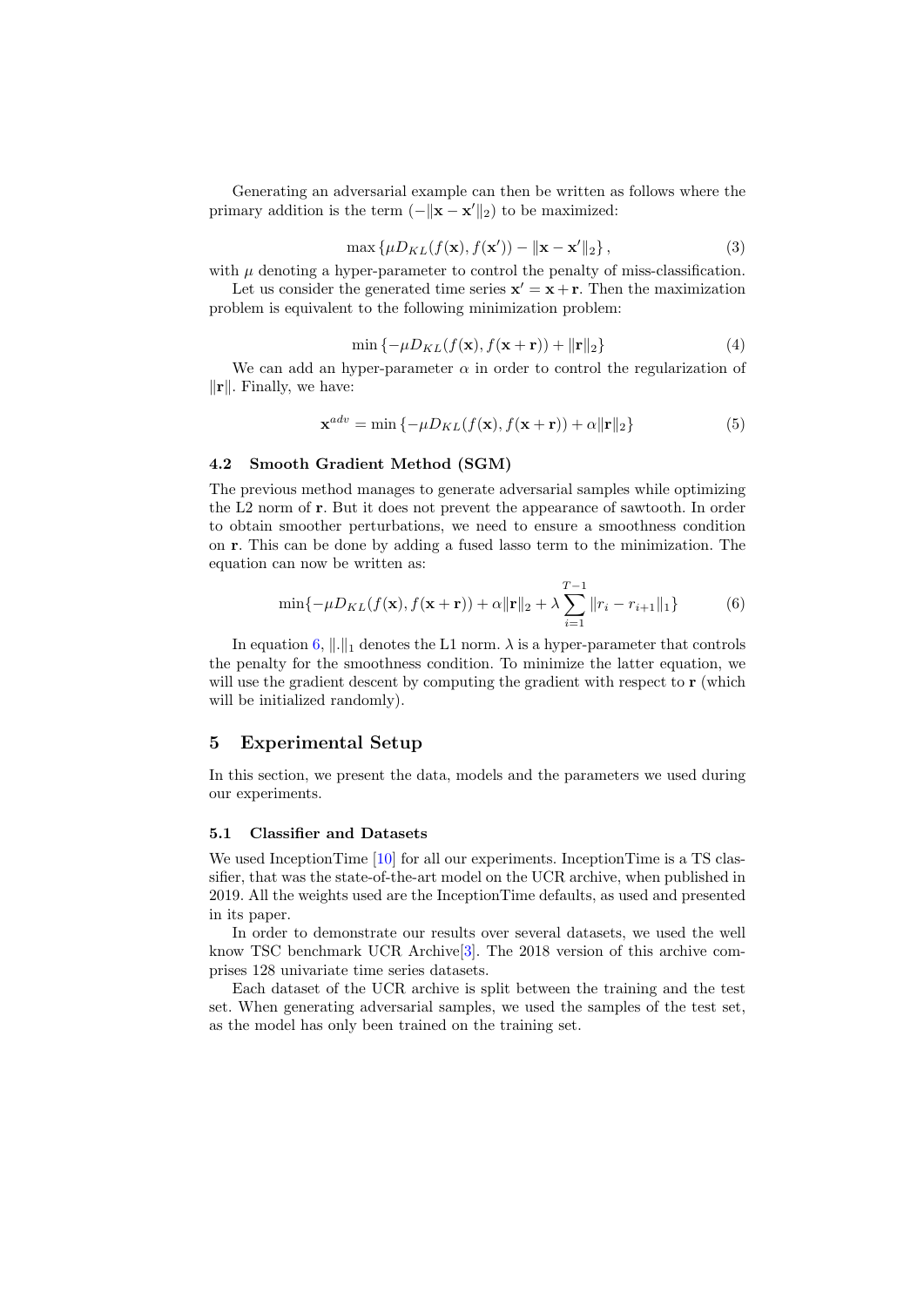#### 5.2 Reproductibility

The code used and all our results are publicly available in our companion repository <sup>3</sup> .

All experiments were done by leveraging the computation power of a remote GPU cluster containing Nvidia GTX 1080 Ti graphic cards. Reproducing the results on a single graphic card takes roughly 7 days of computing time.

#### 5.3 Hyper-parameters

For BIM we set the number of iterations at 1000. For the noise clipping we use the value  $\epsilon = 0.1$ . We use the same value of  $\epsilon$ , when applying the noise clipping to the Gradient Method.

In the case of GM and SGM both  $\mu$  and  $\alpha$  parameters are always set to 1. In the case of SGM, when nothing is specified,  $\lambda$  is also equal to 1.

## 5.4 Comparison Metrics

Average Success Rate For evaluating the relative success of adversarial attacks, we used the Average Success Rate (ASR). The ASR, corresponds to the rate of reclassified samples. In other words, it is equal to the percentage of cases where the attack was able to alter the output of the network  $(f(\mathbf{x}) \neq f(\mathbf{x}^{adv}))$ .

**L2 Norm** The  $L_{\infty}$  norm is commonly used to quantify the noise for adversarial attacks. This is especially true in the case of attacks on images. The  $L_{\infty}$  norm of a time series is equal to  $||\mathbf{x}||_{\infty} = \max_t |x_t|$ . As explain earlier, our aim is to design smooth perturbations that are hard to detect by the naked eye. Moreover attacks designed for images are easily detectable when adapted to times series. Thus, we needed to evaluate the overall quantity of noise, not just its maximum value and choose to use the L2 norm over the  $L_{\infty}$  norm.

#### 5.5 Adversarial training

We will present an example of adversarial training using adversarial samples generated by SGM. For each dataset, we doubled the size of the training set, by adding the corresponding adversarial samples of the original training set. The validation is done with the original test set, without additional adversarial samples. Finally, we will show how adversarial training is effective at reducing a classifier's susceptibility to adversarial attack.

<sup>3</sup> https://github.com/Gpialla/SmoothPerturbationsTSAA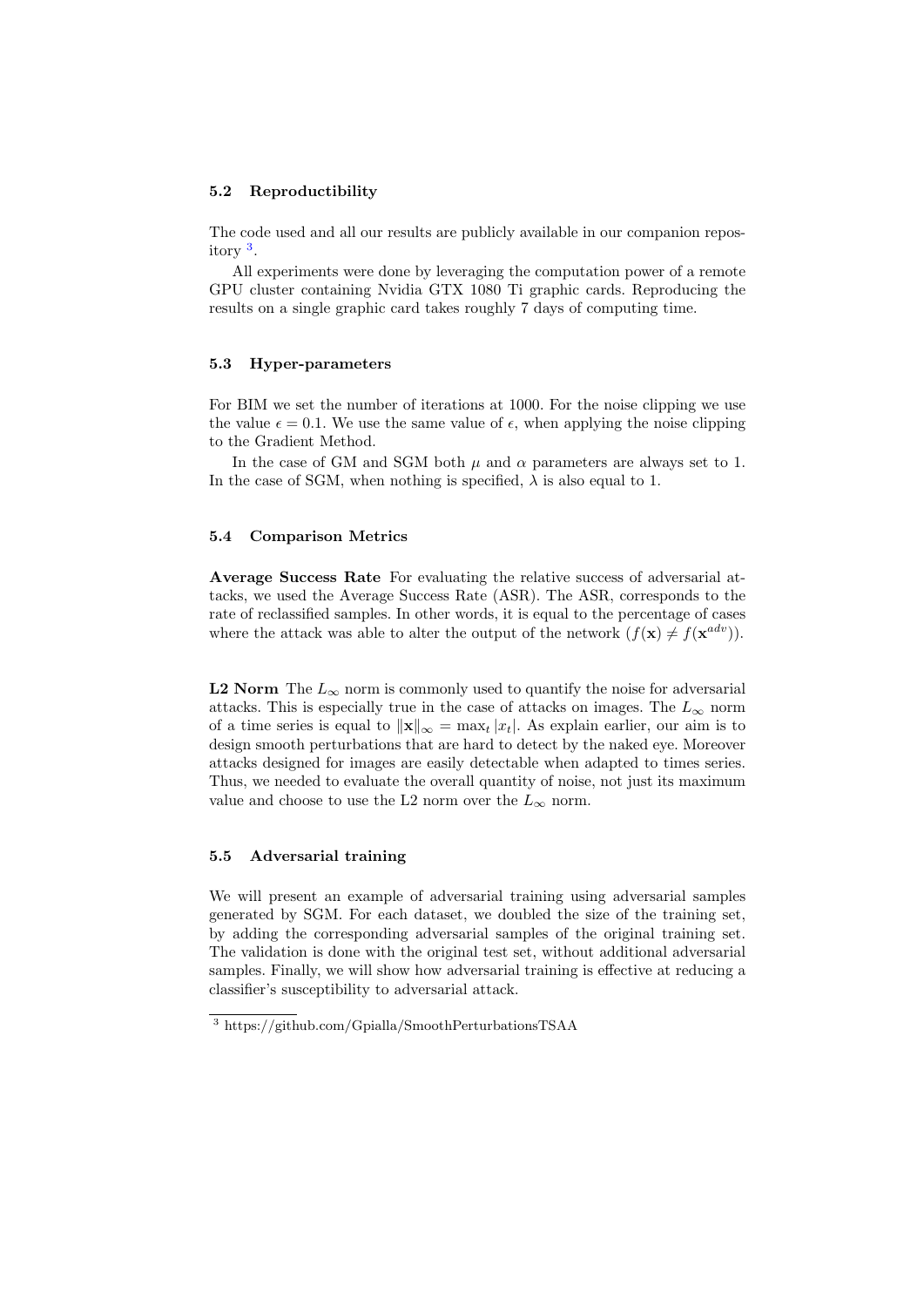## 6 Results

In this section, we will first compare SGM with the other methods according to the two metrics we selected: the ASR and the L2 norm. The benchmark between the others methods is available in our companion repository. In a second study, we will vary the SGM's  $\lambda$  parameter and see its influence on the ASR. Finally will perform an adversarial training, in order to propose a counter measure against SGM attacks.

#### 6.1 SGM benchmark



Fig. 2: Win/Draw/Loss diagram. BIM vs SGM. On the left: average success rate, on the right: L2 norm of the perturbation

Figure 2 represents a Win/Draw/Loss diagram comparing BIM and SGM. Each blue dot represent a single dataset. If a dot lies above the median line in the upper left triangle, it means that this dataset has an average value bigger for SGM than for BIM for the given metric.

As we want to maximize ASR, in the corresponding plot, the most successful method is the one with the most dots on its side of the median line. For the L2 norm, however, the reasoning is reversed as we want to minimize the metric.

Given Figure 2, as the dots are evenly distributed, we conclude that SGM as an overall ASR as good as BIM on the UCR archive. This also means that SGM manages to perturb datasets that BIM can not and vice-versa. But for an equivalent efficiency, BIM introduces an higher quantity of noise than SGM, in a majority of datasets.

Figure 3 compares GM with SGM. We can see that for almost all datasets, GM has a better ASR than SGM. This shows that the sawtooth and spikes which can only be produced by GM are decisive elements in order to perturb a TSC.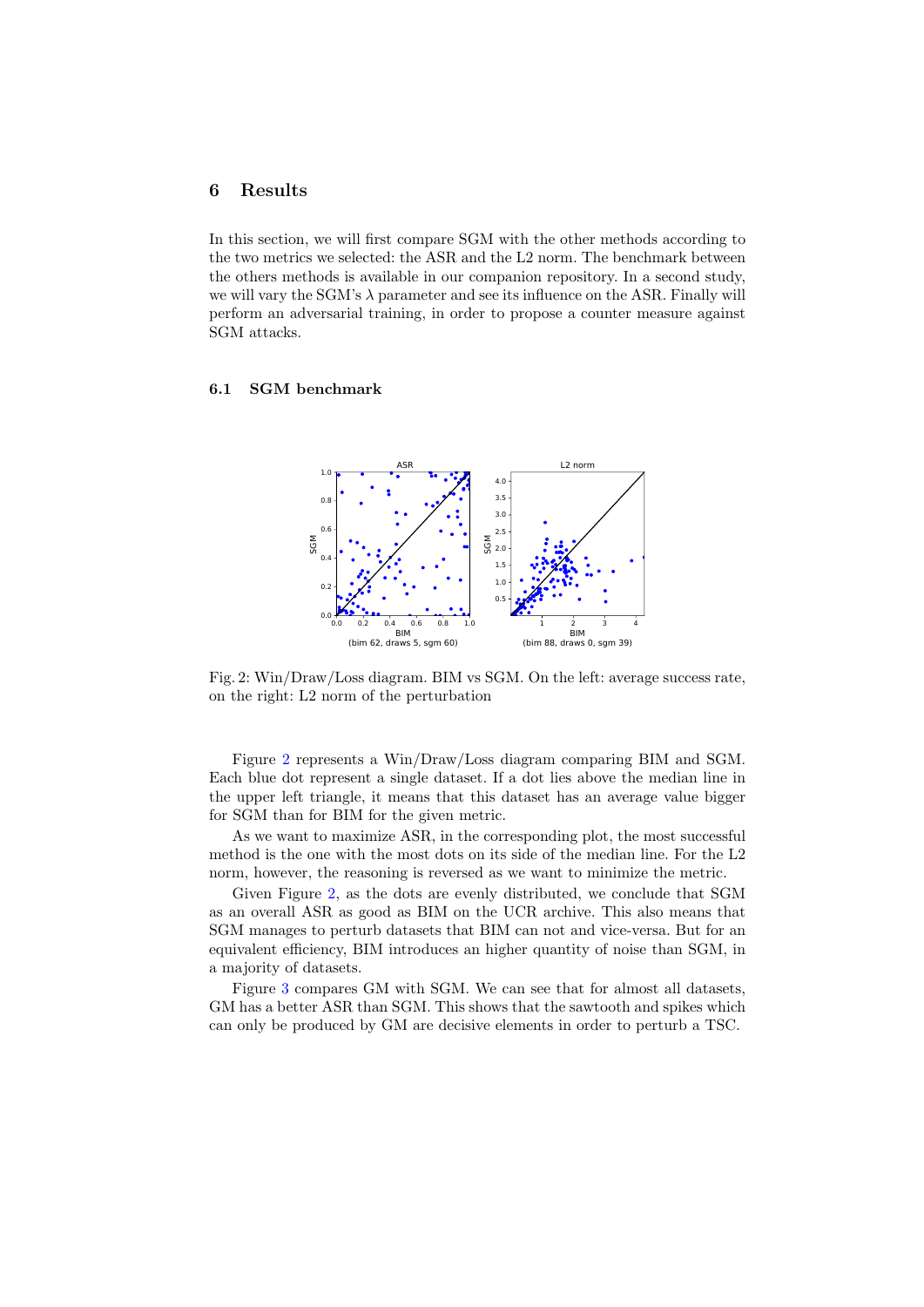

Fig. 3: Win/Draw/Loss diagram. GM vs SGM. On the left: average success rate, on the right: L2 norm of the perturbation

#### 6.2 Varying the  $\lambda$  parameter

According to our previous results, the best case scenario would be an attack with GM's ASR and SGM's smoothness. As the only difference between the two methods is the adding of the smoothness condition, it is interesting to vary the  $\lambda$  parameter. If  $\lambda$  is equal to zero, the attack is GM and if it's equal to 1, we have SGM as we tested it previously.

Figure 4 shows the impact of varying the  $\lambda$  parameter over two datasets, Beef and Car. As we could expect, the more we enforce the smoothness condition, the fewer the samples the method manages to perturb successfully.

This parameter should be tuned for each dataset in order to get the optimal trade-off between smoothness and ASR.



Fig. 4: Varying SGM's  $\lambda$  parameter. For each value of  $\lambda$  is displayed the number of samples successfully perturbed (blue) or not (orange).

#### 6.3 Visual Comparison

In order to remain undetectable by the naked eye, an attack performed on a time series must be as smooth as possible. As we did not find any suitable metric to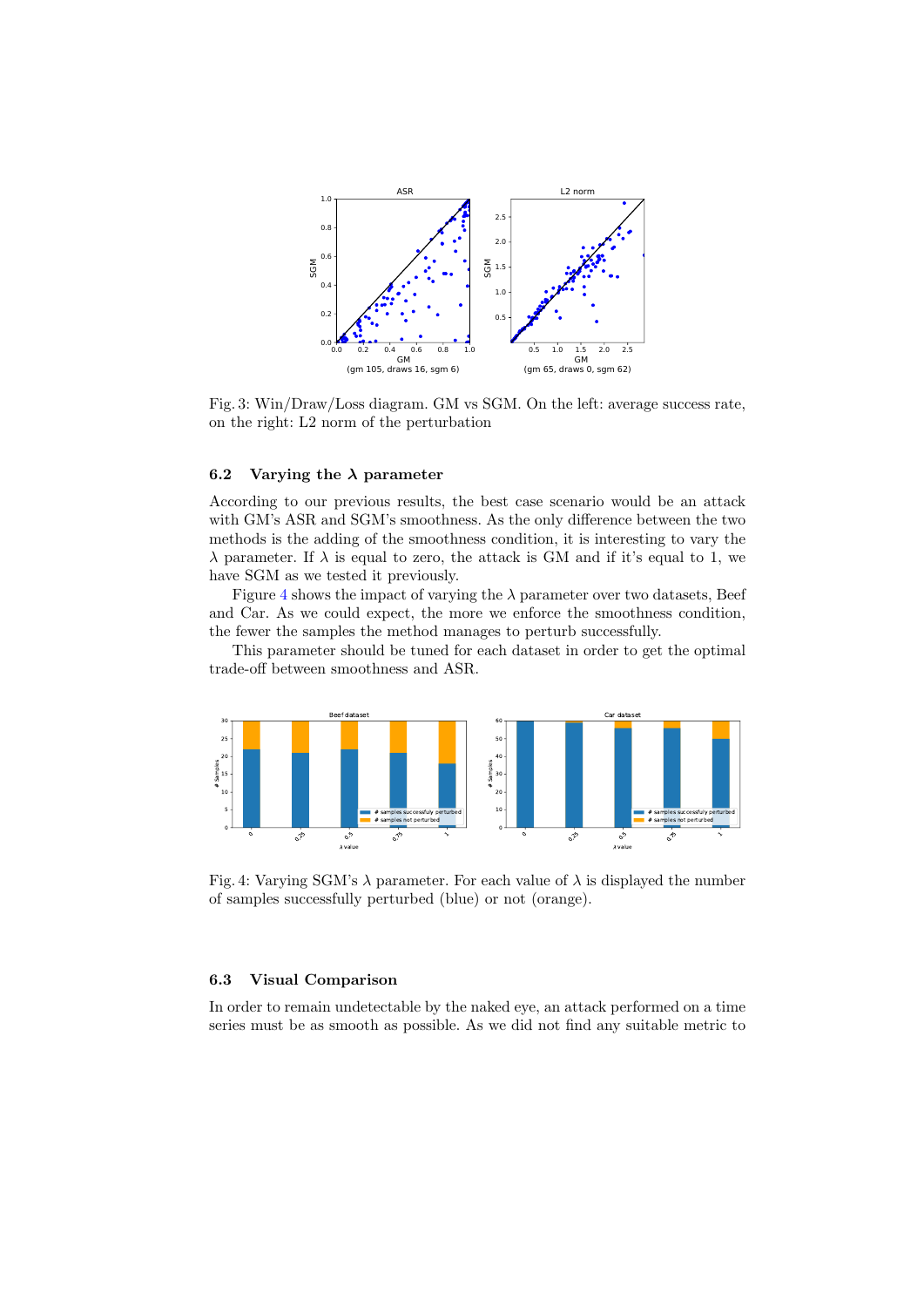

(a) Original time series from the Beef dataset



(d) GM without clip adversarial attack.



Fig. 5: Time series from the Beef dataset. All methods perturbed time series (blue) and generated noise (red). The purple circles show the presence of sawtooth on the perturbed time series.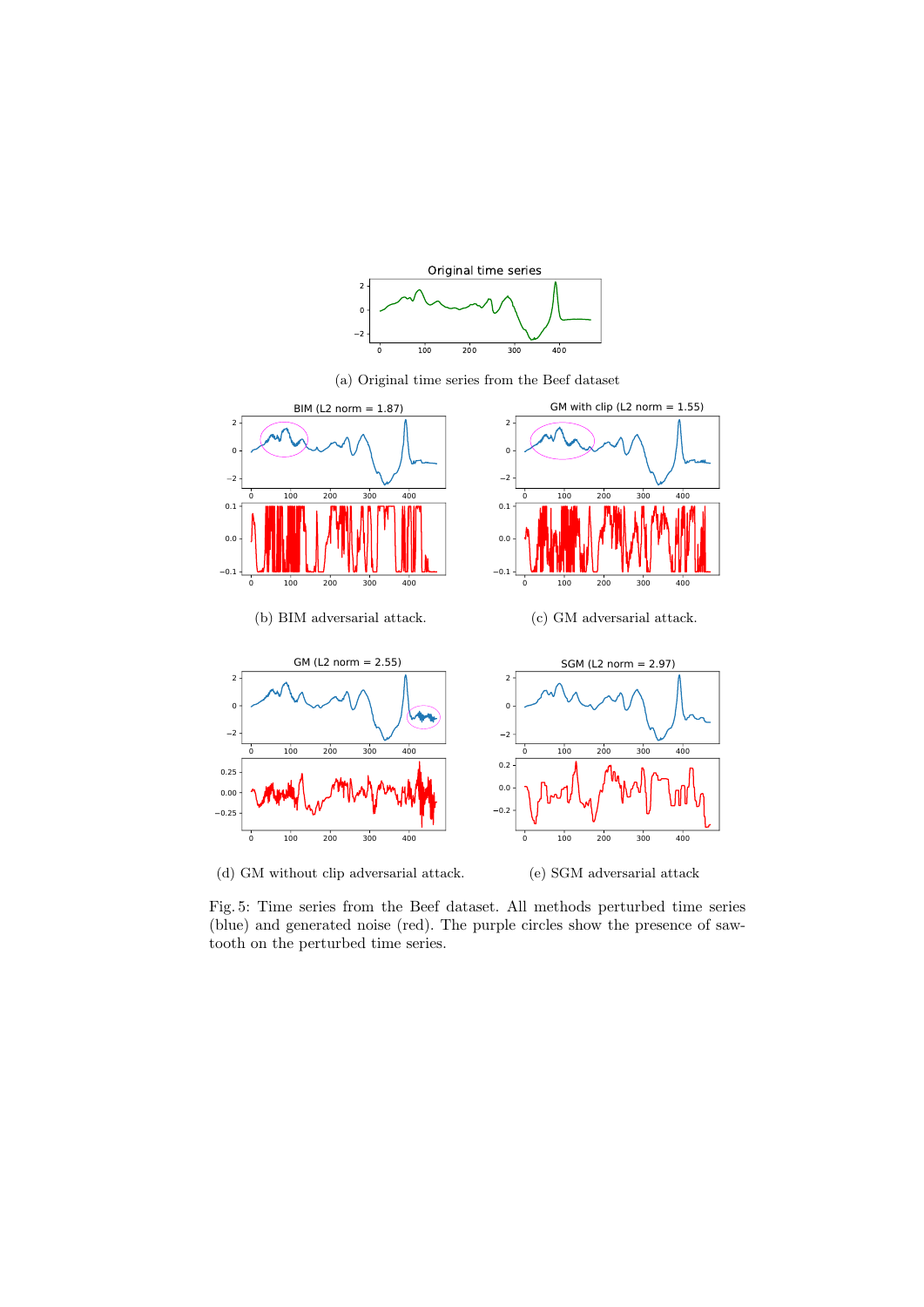assess the smoothness of a time series, we propose a visual comparison between the four methods presented, on the same test sample of the Beef dataset. To be fair, we picked a time series which is successfully perturbed by all the attacks.

In this example, shown on Figure 5, we plotted in green the original time series, and for each method, in blue the perturbed time series and in red the perturbation.

We plotted a second version of GM with a clipped perturbation in the same way as BIM. As expected, for BIM and the GM methods, the perturbations are clearly visible, in particular the parts containing sawtooth patterns that are circled in purple. The example of GM with clipping shows that clipping the noise reduce indeed the amount of noise and the visual impact, but not sufficiently enough. SGM is the only attack that produced an adversarial sample with a perturbation that is not noticeable when judging with the naked the eye.

But being closer to the eye, doesn't mean being closer when using the L2 metric. Indeed, SGM's perturbation has the biggest L2 norm. This shows that, although a method is better in average for a given dataset, this is not necessary true when we look at each sample independently.

## 6.4 Adversarial Training

Figure 6 presents the results of adversarial training using SGM adversarial samples. On the left scatter plot, we compare the classification accuracy of the basic InceptionTime compared to the accuracy of InceptionTime with adversarial training. In most cases, adversarial training led to a decrease of accuracy.

The right scatter plot, shows that the model trained with adversarial training led to zero ASR for most of the datasets. This huge drop, shows the effectiveness of adversarial training against SGM attacks.



Fig. 6: Adversarial training results of 13 randomly chosen datasets.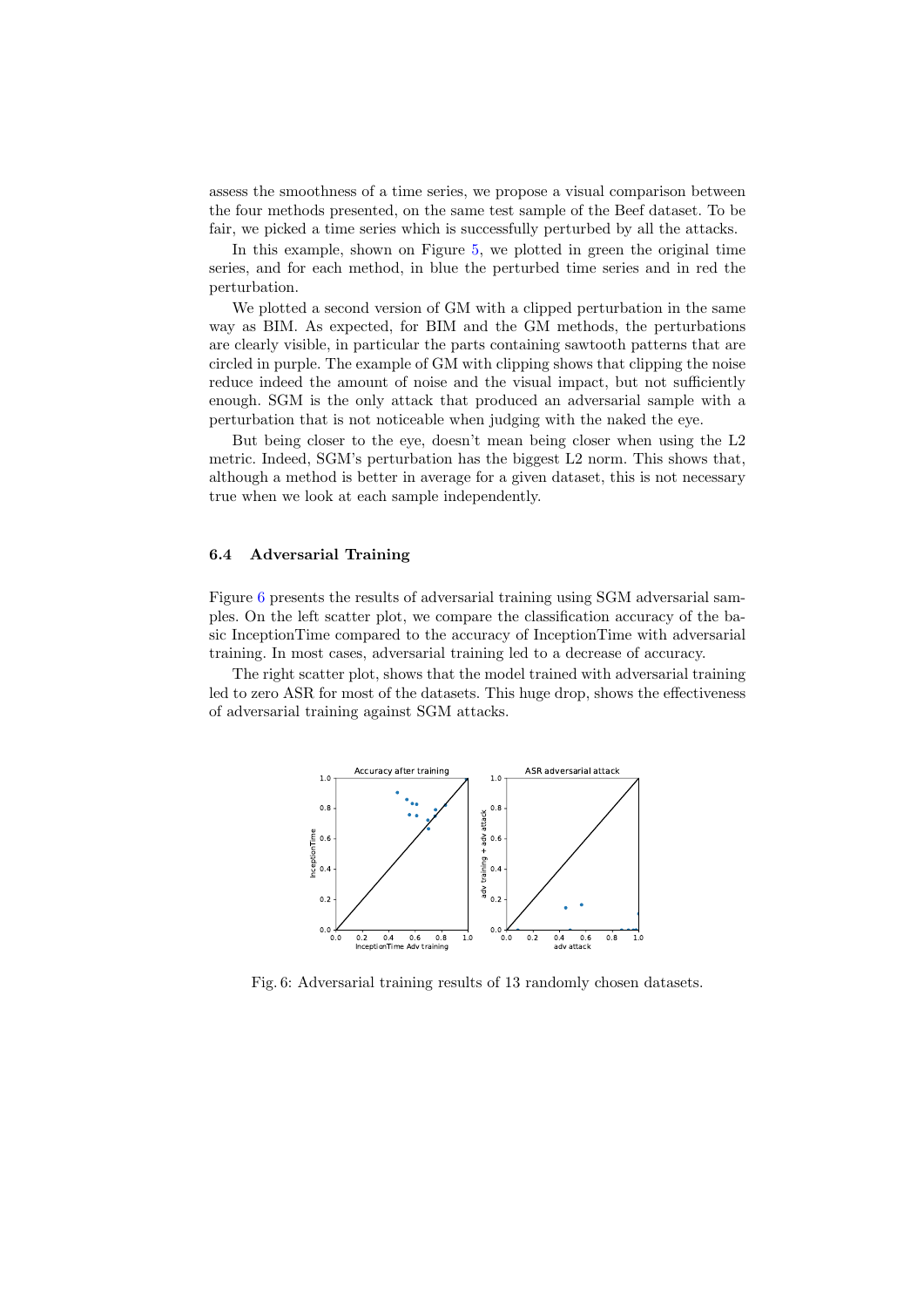# 7 Conclusion

In this paper, we explained that adapting adversarial attacks from image classifiers to time series classifier is not trivial. The attacks are more likely to be detected on time series, and thus need smoother perturbations.

We introduced two novel adversarial attacks for time series classification. The Gradient Method (GM) and a smooth version, called Smooth Gradient Method (SGM). We used the Basic Iterative Method (BIM), a well known adversarial attack, as a baseline to have a benchmark over the entire UCR archive. We showed that GM, has the higher success rate on perturbing an InceptionTime classifier, followed by BIM and SGM.

Through examples, we illustrated that GM, like BIM produces perturbations which have recognizable patterns like spikes and sawtooth. On one hand, these patterns can help the attack to fool the network, but on the other hand, they can be easily detected, even by the naked eye.

Our second method SGM, is based on GM but has an added fuzed lasso regularization. It has the effect of smoothing the generated perturbations. Smoothing the noise makes it harder to differentiate perturbed and original time series by the naked eye. But smoothed adversarial samples are less effective for attacking the neural network. This highlights the current trade off between having a stealth attack and an effective one.

Finally, we showed that adversarial training is an effective way of countering SGM attacks.

For the future works, we would like to find a metric that can measure the smoothness of a time series. This would help in order to find a new smooth adversarial attack that is better than SGM at fooling time series classifiers.

# Acknowledgment

This work was funded by ArtIC project "Artificial Intelligence for Care" (grant ANR-20-THIA-0006-01) and co-funded by Région Grand Est, Inria Nancy -Grand Est, IHU of Strasbourg, University of Strasbourg and University of Haute-Alsace. The authors would like to thank the providers of the UCR archive as well as the Mésocentre of Strasbourg for providing access to the GPU cluster.

# References

- <span id="page-10-2"></span>1. Bhambri, S., Muku, S., Tulasi, A., Buduru, A.B.: A survey of black-box adversarial attacks on computer vision models (2020)
- <span id="page-10-3"></span>2. Carlini, N., Wagner, D.: Towards evaluating the robustness of neural networks. In: 2017 ieee symposium on security and privacy (sp). pp. 39–57. IEEE (2017)
- <span id="page-10-0"></span>3. Dau, H.A., Bagnall, A., Kamgar, K., Yeh, C.C.M., Zhu, Y., Gharghabi, S., Ratanamahatana, C.A., Keogh, E.: The ucr time series archive (2019)
- <span id="page-10-1"></span>4. Dong, Y., Liao, F., Pang, T., Su, H., Zhu, J., Hu, X., Li, J.: Boosting adversarial attacks with momentum. In: Proceedings of the IEEE conference on computer vision and pattern recognition. pp. 9185–9193 (2018)